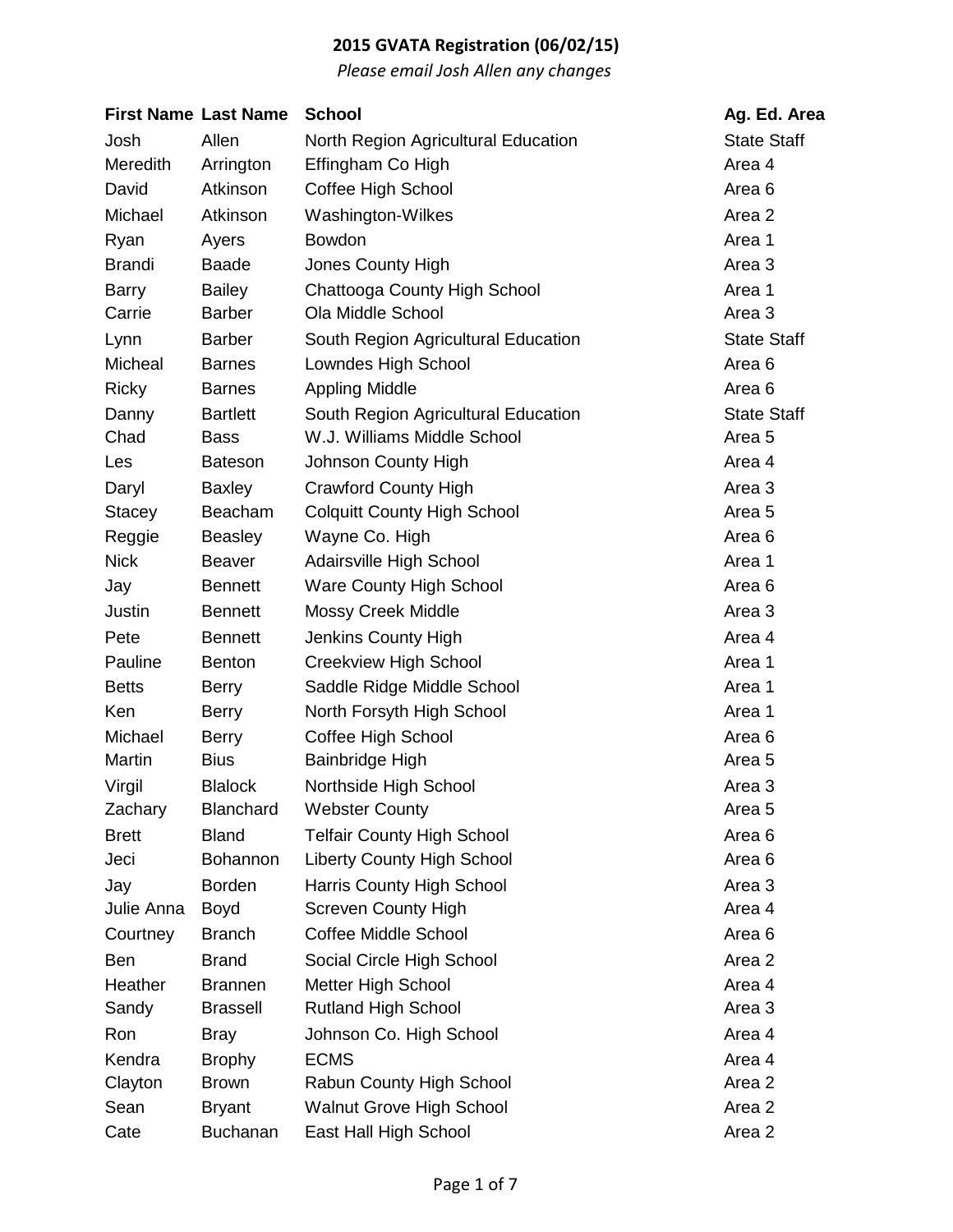|                 | <b>First Name Last Name</b> | <b>School</b>                                | Ag. Ed. Area       |
|-----------------|-----------------------------|----------------------------------------------|--------------------|
| Cecily          | <b>Bullock</b>              | Alcovy                                       | Area 2             |
| Richmond        | <b>Burrell</b>              | <b>WR Coile Middle School</b>                | Area 2             |
| Ginger          | <b>Bushey</b>               | Coahulla Creek High School                   | Area 1             |
| Kaitlyn         | <b>Butler</b>               | Morgan County High School                    | Area 2             |
| <b>Willis</b>   | Callaway                    | Heritage                                     | Area 1             |
| Jason           | Cantrell                    | <b>Pickens County High School</b>            | Area 1             |
| <b>Nick</b>     | Cantrell                    | Calhoun High School                          | Area 1             |
| Jimmy           | Cargle                      | <b>J.T Reddick</b>                           | Area <sub>5</sub>  |
| Adam            | Carpenter                   | <b>Tattnall County High School</b>           | Area 4             |
| Junior          | Chapman                     | Oconee Middle                                | Area 2             |
| Karyn           | Chester                     | <b>Camden County High School</b>             | Area 6             |
| Todd            | Claxton                     | Jeff Davis High                              | Area 6             |
| Robert          | Cobb                        | Jasper County High School                    | Area 3             |
| Alan            | Collins                     | Mitchell High                                | Area 5             |
| <b>SHAWN</b>    | <b>COLLINS</b>              | <b>COLQUITT COUNTY</b>                       | Area <sub>5</sub>  |
| Lynne           | Cook                        | <b>Tift County High School</b>               | Area <sub>5</sub>  |
| James           | Corbett                     | Lowndes HS                                   | Area 6             |
| Shelby          | Corbett                     | <b>Echols County</b>                         | Area <sub>6</sub>  |
| <b>Chris</b>    | Corzine                     | <b>Central Region Agricultural Education</b> | <b>State Staff</b> |
| Tom             | Cranford                    | Dodge County High                            | Area 3             |
| Chad            | Crews                       | Brantley Co. High                            | Area <sub>6</sub>  |
| Allie           | Crockett                    | <b>Burke Middle</b>                          | Area 4             |
| Heath           | Cross                       | <b>Eighth Street Middle School</b>           | Area 5             |
| Vincent         | Cutts                       | <b>Terrell County High</b>                   | Area 5             |
| Josh            | Daniel                      | Dawson High                                  | Area 1             |
| Audrey          | Davis                       | <b>Thomas County Middle</b>                  | Area <sub>5</sub>  |
| <b>Brittany</b> | Davis                       | Saddle Ridge Middle                          | Area 1             |
| Mitch           | Davis                       | North Hall High School                       | Area 2             |
| Sabrina         | Davis                       | Riverdale                                    | Area 1             |
| April           | Davis!                      | West Jackson Middle!                         | Area 2             |
| Jody            | Dean                        | Northside High School - CTAE                 | Area 3             |
| Joey            | Dean                        | Cass High                                    | Area 1             |
| Ashley          | Denton                      | Perry Middle                                 | Area 3             |
| Meg             | Dickerson                   | White Co Middle                              | Area 2             |
| Eric            | Dixon                       | <b>Crisp County High School</b>              | Area <sub>5</sub>  |
| Eric            | Dixon                       | <b>Crisp County High School</b>              | Area 5             |
| Eric            | Dixon                       | <b>Crisp County High School</b>              | Area 5             |
| Todd            | Dobson                      | Jasper Middle/Pickens Middle                 | Area 1             |
| Melanie         | Dorminey                    | <b>Youth Middle School</b>                   | Area 2             |
| Josh            | Drew                        | Lee County Middle School-East                | Area 5             |
| Rob             | Drummond                    | Woodland High (Henry County)                 | Area 3             |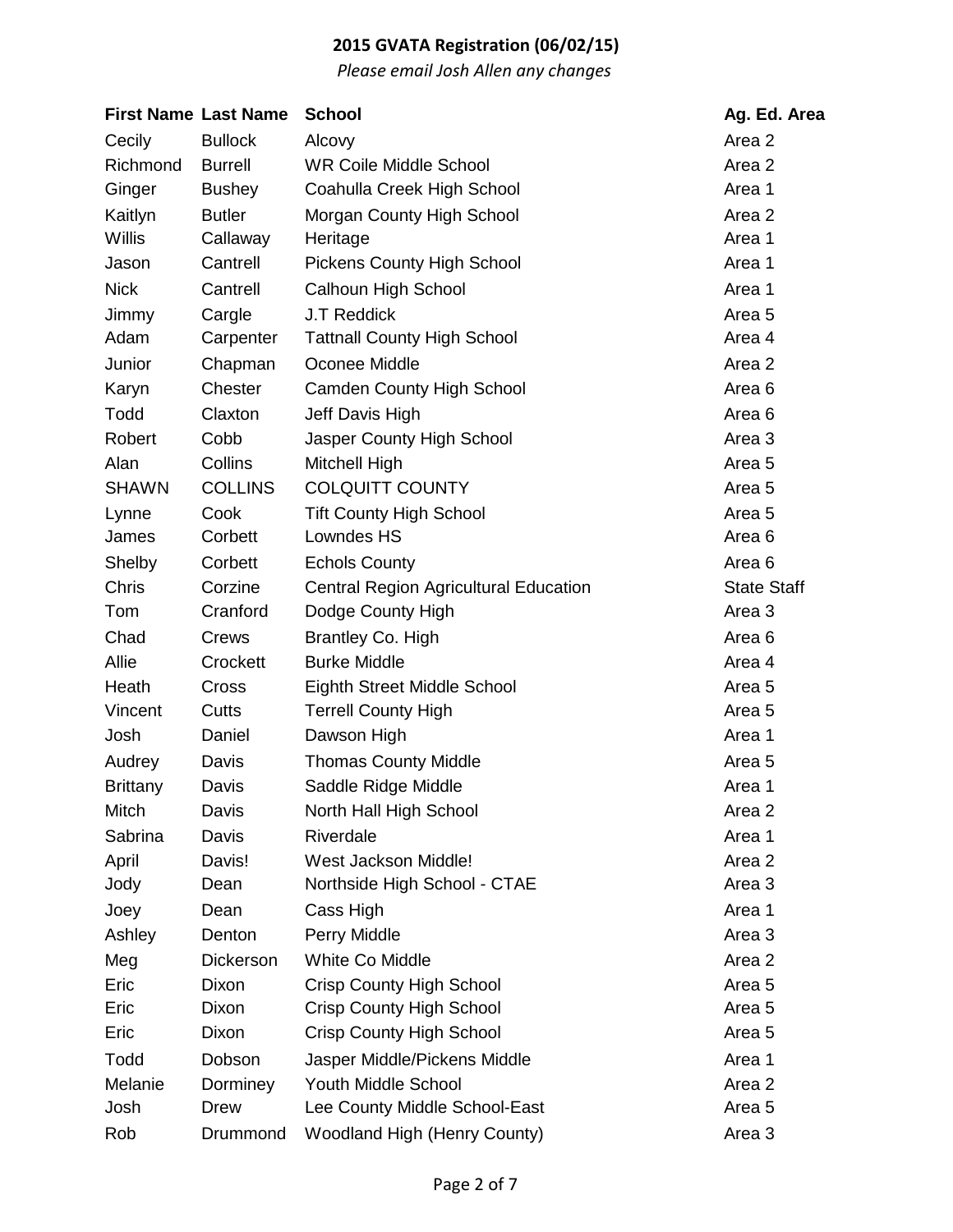|                | <b>First Name Last Name</b> | <b>School</b>                                 | Ag. Ed. Area      |
|----------------|-----------------------------|-----------------------------------------------|-------------------|
| Levi           | Dunn                        | <b>Bainbridge Middle School</b>               | Area <sub>5</sub> |
| Rebekah        | Dunn                        | <b>Berrien High</b>                           | Area 6            |
| <b>Matthew</b> | <b>Ehlers</b>               | Monroe Area High School                       | Area 2            |
| Hannah         | Elrick                      | <b>Effingham County High School</b>           | Area 4            |
| <b>Terry</b>   | Ensley                      | Sims Academy                                  | Area 2            |
| Richie         | Farrow                      | Temple                                        | Area 1            |
| Michael        | Ferguson                    | <b>Cedartown High Schhol</b>                  | Area 1            |
| Troy           | <b>Fitzpatrick</b>          | Floyd County Schools College & Career Academy | Area 1            |
| <b>Beth</b>    | Galloway                    | Piedmont Academy                              | Area 3            |
| Al             | Garner                      | <b>Treutlen County High School</b>            | Area 4            |
| Amanda         | Gibson                      | <b>Crawford Middle School</b>                 | Area 3            |
| Lonnie         | <b>Giddens</b>              | Wheeler County Middle High School             | Area 4            |
| Richard        | Gill                        | <b>Brantley County High</b>                   | Area 6            |
| Greg           | Gilman                      | East Jackson High                             | Area 2            |
| Cathy          | Gilmore                     | Henry Co. High                                | Area 3            |
| Reicarido      | Glover                      | <b>Twiggs County High</b>                     | Area <sub>3</sub> |
| <b>Bridget</b> | Gordon                      | <b>Screven County Middle</b>                  | Area 4            |
| Tim            | Griffeth                    | North Oconee High School                      | Area 2            |
| Quinton        | Hadsock                     | Lowndes High                                  | Area 6            |
| John           | Hagin                       | Marion                                        | Area 3            |
| Abbie          | Halbig                      | Coffee High                                   | Area 6            |
| James          | Hale                        | Winder-Barrow                                 | Area 2            |
| <b>Bradley</b> | Hall                        | <b>Claxton High</b>                           | Area 4            |
| William        | Hammond                     | Americus-Sumter County High, North Campus     | Area 5            |
| Malone         | Harrell                     | Lumpkin County High School                    | Area 2            |
| Kedrione       | Harris                      | Calhoun Co. High                              | Area <sub>5</sub> |
| Kyle           | Harris                      | East Laurens High School                      | Area 4            |
| Henry          | Harris                      | <b>Stephens County High School</b>            | Area 2            |
| John           | Harrison                    | <b>ECI</b>                                    | Area 4            |
| Robbie         | Harrison                    | Thomas County Central High School             | Area <sub>5</sub> |
| Nathan         | Heaton                      | Hart Co Middle                                | Area 2            |
| Cherry         | Henderson                   | <b>Ware County Middle</b>                     | Area <sub>6</sub> |
| Deborah        | Henderson                   | Georgia Preparatory Academy at Eastman        | Other             |
| Cody           | Herndon                     | Jeff Davis Middle School                      | Area 6            |
| <b>Stacey</b>  | Highfill                    | Cross Creek High School                       | Area 4            |
| Spencer        | Highsmith                   | Coffee Freshman                               | Area 6            |
| Dawn           | Hill                        | Jenkins County                                | Area 4            |
| Jesika         | Holloway                    | Haralson County High School                   | Area 1            |
| Sarah          | Holmes                      | North Habersham Middle School                 | Area 2            |
| Kelly          | Howell                      | <b>Carver Middle</b>                          | Area 2            |
| Matt           | Howell                      | Gray Jr High School                           | Area <sub>5</sub> |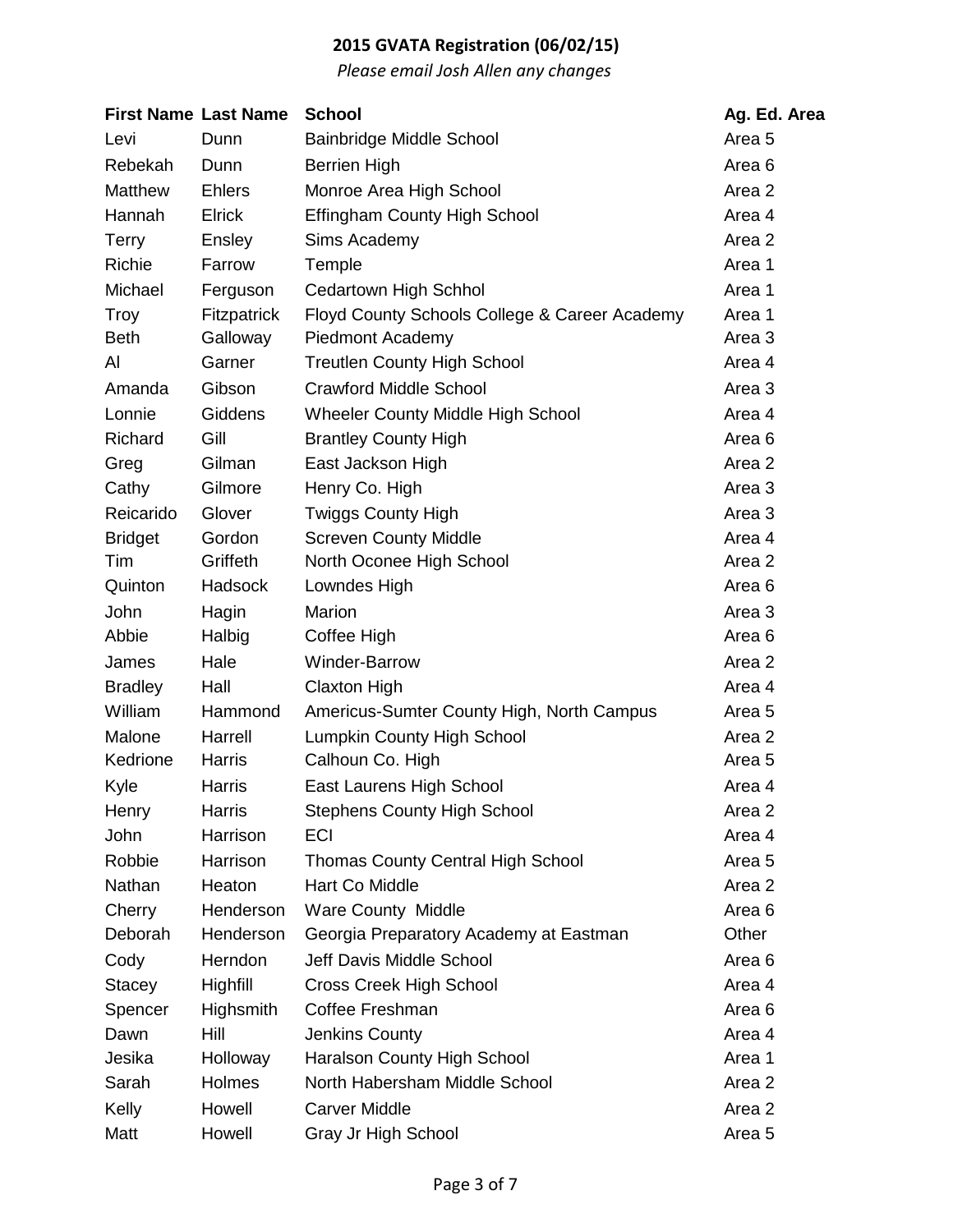| <b>First Name Last Name</b> |                  | <b>School</b>                                | Ag. Ed. Area       |
|-----------------------------|------------------|----------------------------------------------|--------------------|
| James                       | Hunter           | South Region Agricultural Education          | <b>State Staff</b> |
| <b>Traves</b>               | Hyman            | Creekside High School                        | Area 1             |
| Kasey                       | Jackson          | <b>West Laurens</b>                          | Area 4             |
| <b>Bennett</b>              | <b>Jacobs</b>    | <b>Rockmart High School</b>                  | Area 1             |
| Lauren                      | Jarrett          | Summerville Middle School                    | Area 1             |
| Anderson                    | <b>Jenkins</b>   | Dooly County High                            | Area 3             |
| David                       | <b>Jenkins</b>   | Hephzibah                                    | Area 4             |
| Shayla                      | Johnson          | Irwin County High                            | Area <sub>5</sub>  |
| Cindy                       | Jones            | Madison County High School                   | Area 2             |
| Katrina                     | Jones            | Georgia FFA Foundation                       | <b>State Staff</b> |
| Luann                       | Jones            | <b>Troup County High School</b>              | Area 3             |
| Susan                       | Jones            | Statesboro                                   | Area 4             |
| Kevin                       | Jump             | <b>Central Region Agricultural Education</b> | <b>State Staff</b> |
| Cheralyn                    | Keily            | <b>Bonaire Middle School</b>                 | Area 3             |
| Jody                        | Kemp             | Hawkinsville High School                     | Area 3             |
| <b>Blake</b>                | Kendrick         | <b>Berrien High</b>                          | Area <sub>6</sub>  |
| Marvin                      | Kersey           | Tattnall Co. High                            | Area 4             |
| Samantha                    | Kickbush         | Morgan County High School                    | Area 2             |
| Natalie                     | Kincy            | <b>Taylor County High School</b>             | Area 3             |
| Michael                     | Kirkland         | <b>Wayne County High</b>                     | Area 6             |
| Susannah                    | Lanier           | Southeast Bulloch High                       | Area 4             |
| Tom                         | Lanier           | <b>Ebenezer Middle</b>                       | Area 4             |
| Mark                        | Lashley          | Cairo High School                            | Area 5             |
| <b>Ben</b>                  | Lastly           | Georgia FFA Association                      | <b>State Staff</b> |
| Trisha                      | Lastly           | South Region Agricultural Education          | <b>State Staff</b> |
| Erin                        | Lee              | <b>Camden County High</b>                    | Area 6             |
| Paul                        | Little           | <b>Gilmer County High School</b>             | Area 1             |
| Zack                        | Lumpkin          | Southeast Whitfield                          | Area 1             |
| Hank                        | Majeski          | Echols                                       | Area <sub>6</sub>  |
| Lindsey                     | Martin           | <b>Bradwell Institute</b>                    | Area 6             |
| Rhonda                      | <b>Mathews</b>   | Fannin High                                  | Area 1             |
| Wendy                       | Matteson         | LaFayette Middle School                      | Area 1             |
| <b>Dixie</b>                | <b>McCarty</b>   | <b>Elbert County Middle</b>                  | Area 2             |
| Nelson                      | Mccracken        | <b>Bagley Middle</b>                         | Area 1             |
| David                       | <b>McDermott</b> | <b>Houston County Central Office</b>         | Area 3             |
| Sallie                      | McHugh           | <b>Crisp County High School</b>              | Area <sub>5</sub>  |
| Jeff                        | McLean           | <b>Cook Middle School</b>                    | Area 6             |
| Ashton                      | Meeks            | Cherokee High School                         | Area 1             |
| Samantha                    | <b>Meeks</b>     | <b>Washington County High</b>                | Area 4             |
| Tim                         | <b>Meeks</b>     | <b>Berrien High</b>                          | Area 6             |
| Van                         | <b>Mills</b>     | Appling County High                          | Area <sub>6</sub>  |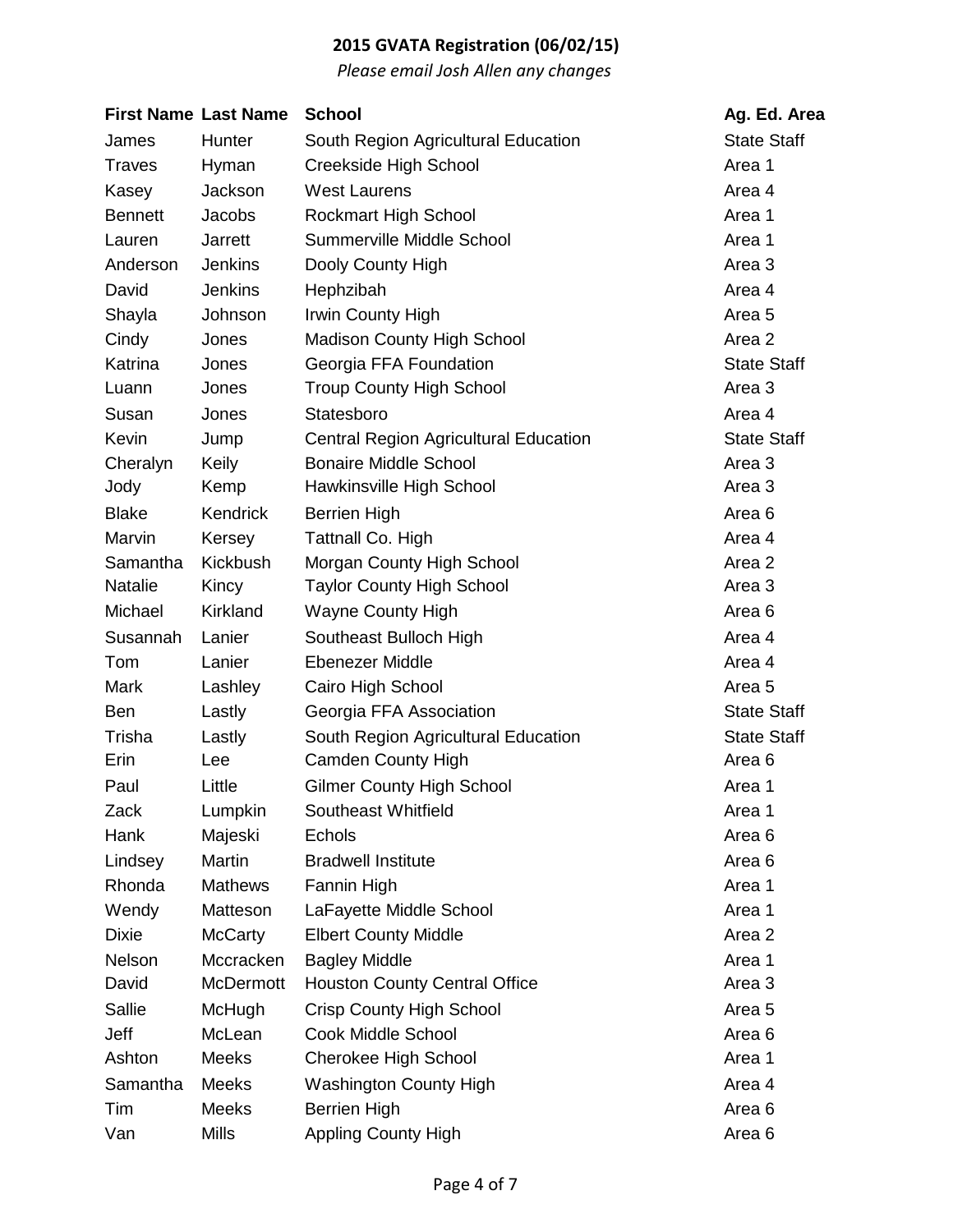|                  | <b>First Name Last Name</b> | <b>School</b>                                | Ag. Ed. Area       |
|------------------|-----------------------------|----------------------------------------------|--------------------|
| Debbie           | Mitchell                    | <b>Clarke Middle</b>                         | Area 2             |
| Joey             | Montford                    | <b>Toombs County High School</b>             | Area 4             |
| <b>Mark</b>      | Montfort                    | <b>Toombs County High</b>                    | Area 4             |
| <b>Drew</b>      | Morgan                      | <b>Bryan County High School</b>              | Area 4             |
| Lisa             | Murphree                    | <b>Early County High</b>                     | Area 5             |
| Jay              | Murray                      | <b>Thomson McDuffie Middle</b>               | Area 4             |
| Matthew          | Neal                        | Jefferson County High School                 | Area 4             |
| Sarah            | <b>Nerswick</b>             | Cambridge High School                        | Area 1             |
| Carl             | <b>Nichols</b>              | <b>Tift County High School</b>               | Area 5             |
| Garvie           | <b>Nichols</b>              | <b>Berrein High</b>                          | Area 6             |
| <b>Barry</b>     | <b>Norris</b>               | <b>Central Region Agricultural Education</b> | <b>State Staff</b> |
| <b>Dustin</b>    | <b>ONeal</b>                | Clinch Co High                               | Area <sub>6</sub>  |
| Veronica         | Owens                       | Osborne High School                          | Area 1             |
| <b>Keith</b>     | Pankey                      | <b>Clear Creek Middle School</b>             | Area 1             |
| Dillon           | Parker                      | Rabun County High                            | Area 2             |
| Crandall         | Parlor                      | Jeff Davis High                              | Area <sub>6</sub>  |
| Faith            | <b>Patrick</b>              | Swainsboro High School                       | Area 4             |
| Rachel           | Patrick                     | Loganville High                              | Area 2             |
| Shelly           | Patton                      | <b>Wilcox County High School</b>             | Area <sub>5</sub>  |
| Felipe           | Pedraza                     | <b>Burke County High School</b>              | Area 4             |
| Floyd            | Peters                      | <b>Mitchell County High</b>                  | Area 5             |
| Ethan            | <b>Phillips</b>             | <b>Union County High</b>                     | Area 2             |
| C.J.             | Pinson                      | South Effingham Middle                       | Area 4             |
| Catrina          | Pollard                     | Eastside                                     | Area 2             |
| <b>Ben</b>       | Pope                        | Pataula Charter Academy                      | Area <sub>5</sub>  |
| Josh             | <b>Rabalais</b>             | Upson-Lee High School                        | Area 3             |
| Constance        | Reid                        | <b>Greene County High School</b>             | Area 2             |
| Benjamin         | Richardson                  | University of Georgia                        | Other              |
| Michael          | Riley                       | <b>Troup County High School</b>              | Area 3             |
| Ashley           | <b>Rivers</b>               | Etowah                                       | Area 1             |
| Janet            | <b>Robbins</b>              | Northwest Whitfield HS                       | Area 1             |
| Joshua           | Rogers                      | Arabia Mountain High School                  | Area 1             |
| Mack             | Ross                        | <b>Brooks County High</b>                    | Area <sub>5</sub>  |
| Pamela           | <b>Ross</b>                 | Lowndes Middle                               | Area <sub>6</sub>  |
| Christina        | <b>Sanders</b>              | Northside Middle School                      | Area 3             |
| Veronica         | <b>Sanders</b>              | <b>Warner Robins High School</b>             | Area 3             |
| <b>CJ</b>        | Satterfield                 | Stockbridge High School                      | Area 3             |
| <b>Brittaney</b> | Schwing                     | Northeast Campus- Tift County High School    | Area <sub>5</sub>  |
| Nancy            | Sell                        | <b>Screven County High</b>                   | Area 4             |
| <b>Travis</b>    | Sertich                     | <b>Oglethorpe County High School</b>         | Area 2             |
| Megan            | Shearer                     | Heritage High School                         | Area 1             |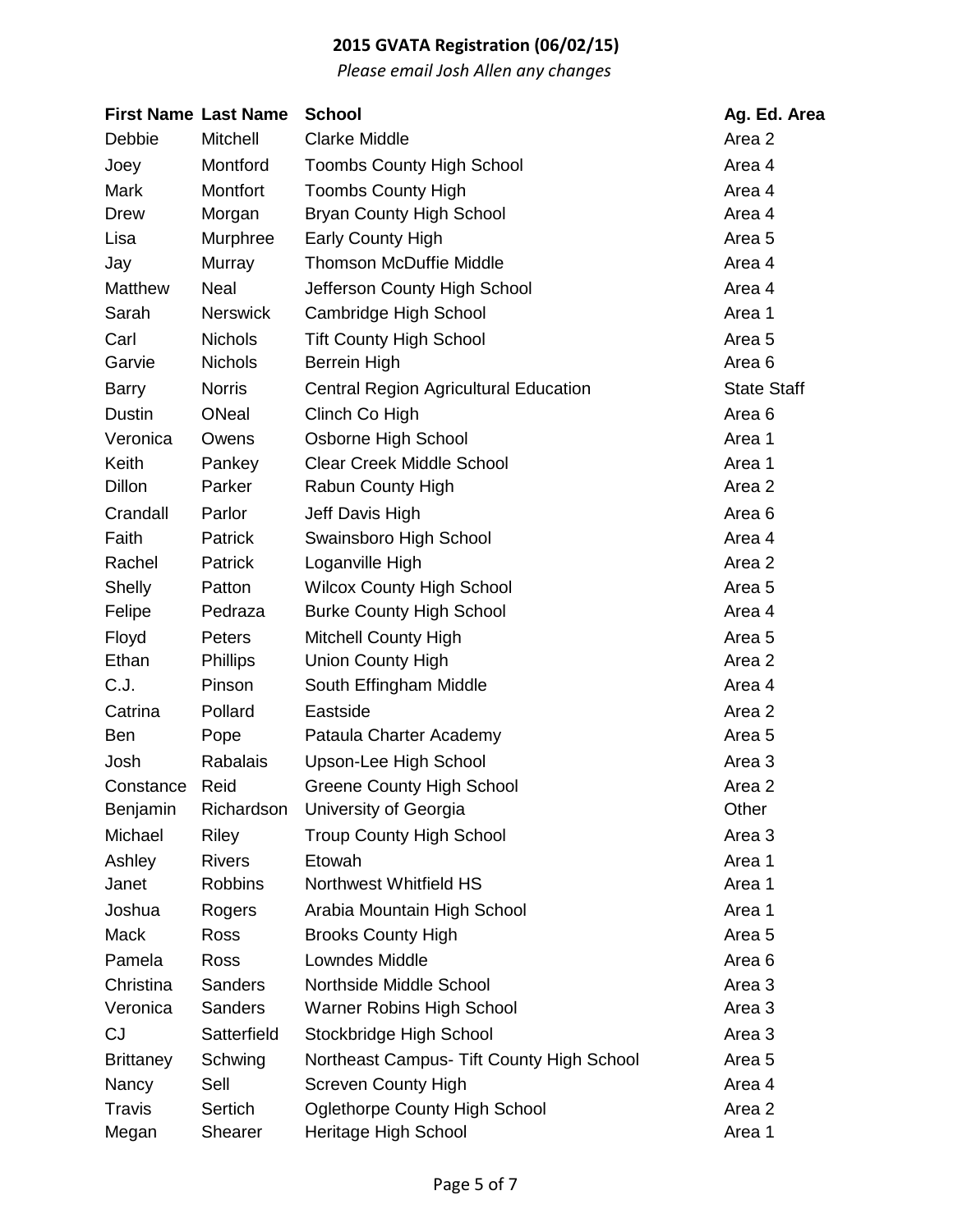*Please email Josh Allen any changes*

#### **First Name** Last Name School **Ag. Ed. Area**

| Myria          | Shipman         | <b>Islands High School</b>            | Area 4             |
|----------------|-----------------|---------------------------------------|--------------------|
| Gayla          | Singletary      | <b>Central Elementary High School</b> | Area 3             |
| Adrienne       | Smith           | <b>Colquitt County High School</b>    | Area <sub>5</sub>  |
| Kelly          | Smith           | <b>Putnam County High School</b>      | Area 3             |
| Renee          | Smith           | Hilsman Middle                        | Area 2             |
| S. Mark        | Smith           | Jones County High                     | Area 3             |
| Kane           | <b>Staines</b>  | Hahira Middle School                  | Area 6             |
| Michael        | <b>Stalvey</b>  | Golden Isles Career Academy           | Area 6             |
| Christa        | Steinkamp       | Georgia Agricultural Education        | <b>State Staff</b> |
| Whit           | <b>Stewart</b>  | <b>Atkinson County High School</b>    | Area 6             |
| Kevin          | <b>Surrette</b> | Rockdale Career Academy               | Area 2             |
| Gordon         | Taff            | <b>Spalding High School</b>           | Area 3             |
| Ryan           | Talton          | Northside                             | Area 3             |
| Anna           | Taylor          | <b>Pine Grove Middle</b>              | Area <sub>6</sub>  |
| Jerry          | Taylor          | North Region Agricultural Education   | <b>State Staff</b> |
| Todd           | Teasley         | FFA camps                             | <b>State Staff</b> |
| Roger          | <b>Teeple</b>   | <b>Effingham County HS</b>            | Area 4             |
| Andrew         | TenHuisen       | <b>Burke County High</b>              | Area 4             |
| Owen           | Thomason        | <b>Franklin County High School</b>    | Area 2             |
| Ashley         | Thompson        | <b>Upson Lee Middle</b>               | Area 3             |
| Edmund         | <b>Thrift</b>   | <b>Bacon Middle</b>                   | Area 6             |
| Julie          | Throne          | <b>Cedar Shoals High School</b>       | Area 2             |
| Katherine      | Throne          | Baldwin College and Career Academy    | Area 3             |
| Matt           | Townson         | <b>Paulding County</b>                | Area 1             |
| Sue            | Trammell        | <b>Crisp County Middle</b>            | Area 5             |
| Harry          | <b>Tucker</b>   | <b>Fitzgerald High School</b>         | Area 5             |
| Ira            | <b>Tucker</b>   | Irwin High                            | Area <sub>5</sub>  |
| Cameron        | Vaughn          | <b>Piedmont Academy</b>               | Area 3             |
| Jordyn         | Ventura         | Lakeview Ft. Oglethorpe               | Area 1             |
| Greg           | Waits           | <b>Pike County High School</b>        | Area 3             |
| Bill           | Waldrep         | Mary Persons High School              | Area 3             |
| Reed           | Waldrep         | <b>West Laurens High</b>              | Area 4             |
| Tommy          | Waldrop         | South Region Agricultural Education   | <b>State Staff</b> |
| <b>Brandon</b> | Walker          | Malcom Bridge Middle                  | Area 2             |
| Clay           | Walker          | <b>Veterans High School</b>           | Area 3             |
| Tiffany        | Walker          | Rossville Middle                      | Area 1             |
| <b>Travis</b>  | Walker          | Oconee County High School             | Area 2             |
| Holly          | Ward            | Seminole County High School           | Area <sub>5</sub>  |
| Cale           | Watkins         | Franklin Co. High School              | Area 2             |
| Melissa        | Webb            | Newton High School                    | Area 2             |